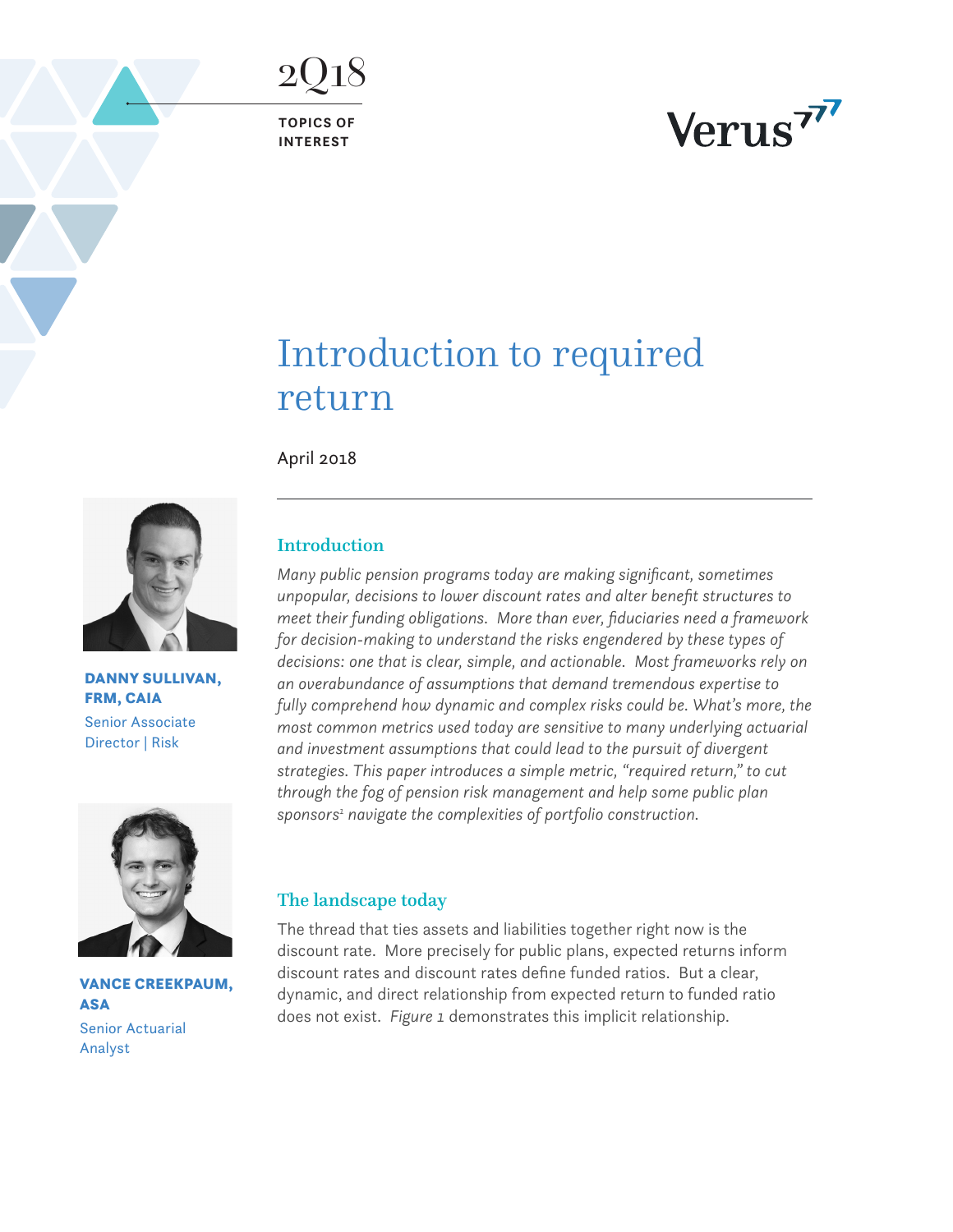### FIGURE 1 – RELATIONSHIP BETWEEN EXPECTED RETURN AND FUNDED RATIO



For the funded ratio to be an accurate reflection of a plan's health, the plan's assets must achieve returns equal to the discount rate.

It is critical to establish a more direct link between assets and liabilities because if discount rate assumptions are incorrect, any strategy built exclusively upon the measure will not likely achieve plan objectives. *Figure 2* shows the sensitivity of funded ratios to discount rates.

#### FIGURE 2 - IMPACT OF CHANGING DISCOUNT RATES

| Discount rate | 6%   | 7%   | 8%   |
|---------------|------|------|------|
| Funded ratio  | 0.58 | 0.65 | 0.72 |

A fund with an 8% discount rate has a 72% funded ratio, whereas an identical plan with a discount rate of 6% has a funded ratio of 58%. The health of this plan appears very different from a funded ratio perspective but is similar from a cash flow perspective. If plans are extremely sensitive to the discount rate, the inevitable question becomes:

#### *What return should the plan target with its asset allocation?*

# A different approach

Simplifying the framework starts with focusing on the right things. What if we eliminated the discount rate from the analysis and looked purely at the cash flows that the plan will make over its life? The question then becomes:

#### *What is the investment return required to pay the plan's obligations?*

This is the required return. To accomplish this, we use projected benefit payments, expected contributions, and the market value of assets to calculate the investment return necessary to meet obligations.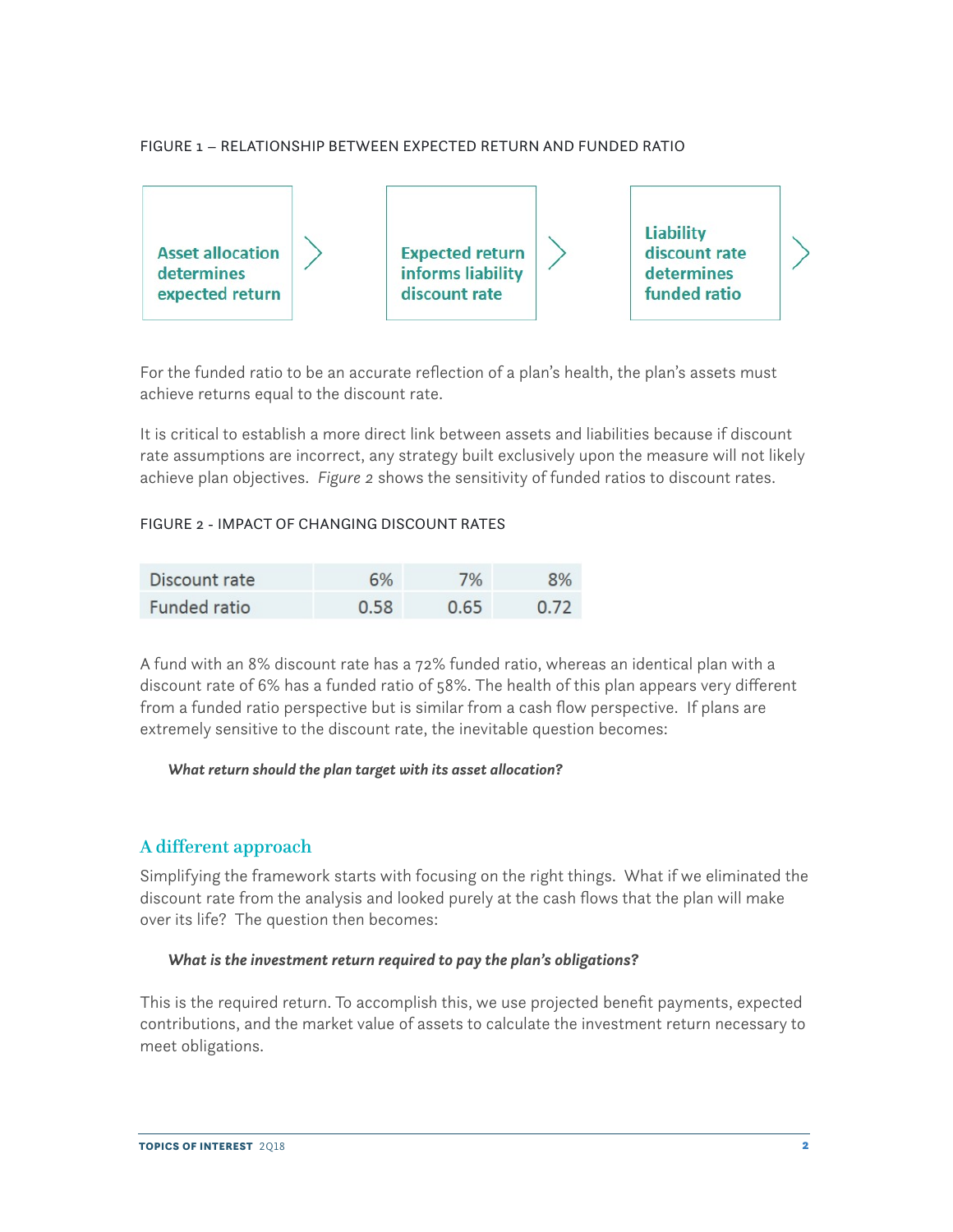



*Figure 3* shows what this looks like. We can see that this plan has a required return of 6.6%. In other words, under its current contribution strategy, the plan must earn 6.6% on its assets each year to cover benefit payments. The required return makes the link between assets and liabilities clear. If the contribution strategy is affordable and the return calculated is within the organization's risk tolerance, then the plan can design an asset allocation to target the 6.6% return it needs.

If we integrate required return into the process, then the new framework starts with cash flows and ends with asset allocation. But we can take this one step further. We can analyze all potential investment targets and calculate all corresponding contribution amounts to view all return and contribution strategies in one intuitive chart.<sup>2</sup>



#### FIGURE 4 - REQUIRED RETURN FRAMEWORK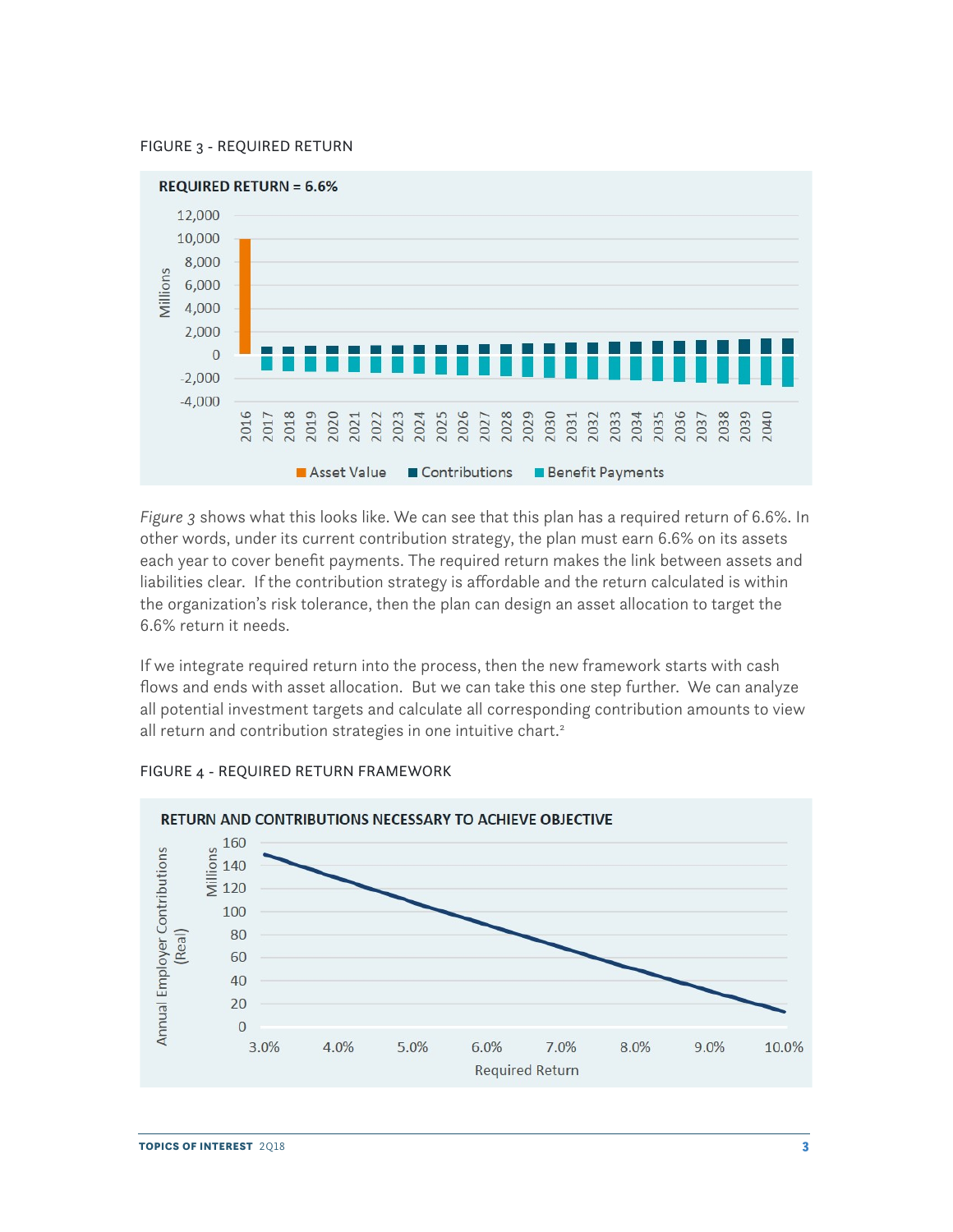*Figure 4* establishes the foundation for understanding the challenges pensions face going forward.3 On the vertical axis are annual contribution amounts (adjusted for inflation). On the horizontal axis is the required return, that is, the return necessary for the plan to achieve its objective. This is an informative way to think about asset allocation and one that flows easily into a conversation about risk, the challenges implicit in targeting a given return, and whether the corresponding contribution level is right for the plan sponsor. The contribution and investment return discussion can take months to reach a conclusion, whereas this chart can display the relevant decision factors in one graph. *Figure 5* illustrates the new framework.

#### FIGURE 5 - INTEGRATING REQUIRED RETURN



While funded ratio reflects how healthy a plan is today, it makes no comment on whether contributions are sufficient to pay tomorrow's beneficiaries. Required return makes that connection between investment requirements and benefit payments. The metric shifts the focus of conversation to the likelihood of achieving the required return and the affordability of projected contributions. Risk tolerance, financial health, and asset allocation are all areas that can utilize this metric to inform decisions.

### The levers you can pull

The goal of all pensions is to fulfill benefit payments. As the required return falls, the health of the plan improves. There are three main levers an investor can pull to influence required return: asset return, contributions, and benefit payments. The three actions to lower required return include growing assets, increasing contributions or in very rare cases, decreasing benefit payments.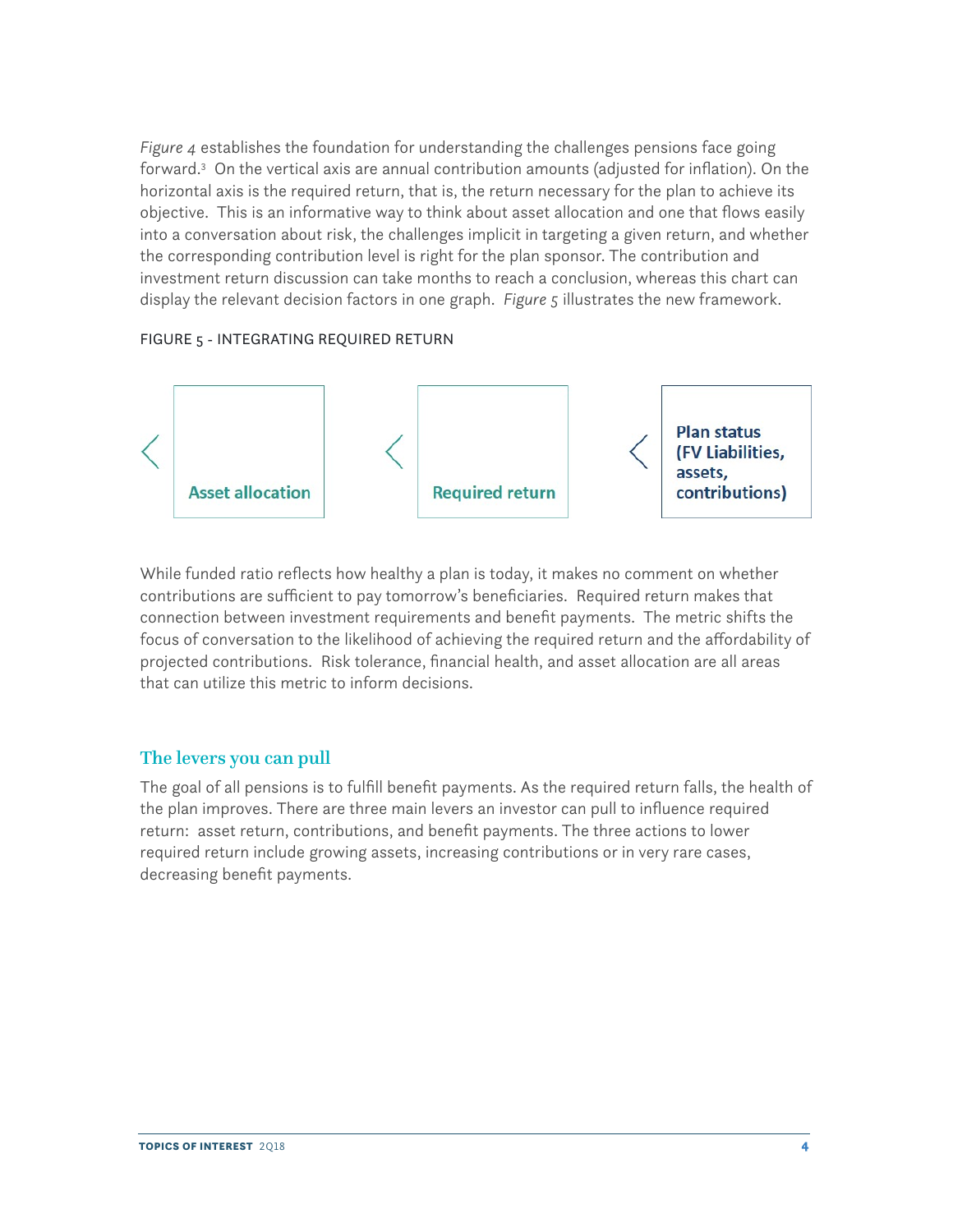



*Figure 6* demonstrates the inverse relationship of required return with contributions and asset returns. Increases in both asset returns and contributions cause the required return to fall. There are multiple combinations of asset mixes and contribution strategies that can improve the likelihood of plan success. *Figure 7* defines the prioritization of each lever based on the stability of the metric and the ability of the investor to influence it.

| <b>Metric</b>          | <b>Stability</b> | <b>Ability to change</b> | <b>Priority</b> |  |
|------------------------|------------------|--------------------------|-----------------|--|
| Contributions          | Stable           | <b>High</b>              |                 |  |
| <b>Investment Risk</b> | Volatile         | <b>High</b>              |                 |  |
| <b>Benefits</b>        | Stable           | Low                      |                 |  |

### FIGURE 7 - PRIORITIZATION OF LEVERS

A plan can best improve its chances of meeting future obligations by increasing contributions with the understanding that changes to the contribution policy can be difficult. Contributions reduce the funding gap with certainty. Contrast this with increasing portfolio risk; this can reduce the funding gap but includes uncertainty. Benefit changes are the lowest priority to influence required return due to its legal and political complications.

# Conclusion

The required return metric is simple, intuitive, and actionable. This framework can display, in a single chart, the costs associated with any number of contribution commitments and targeted returns. It brings to the surface the risks implicit in investment and contribution